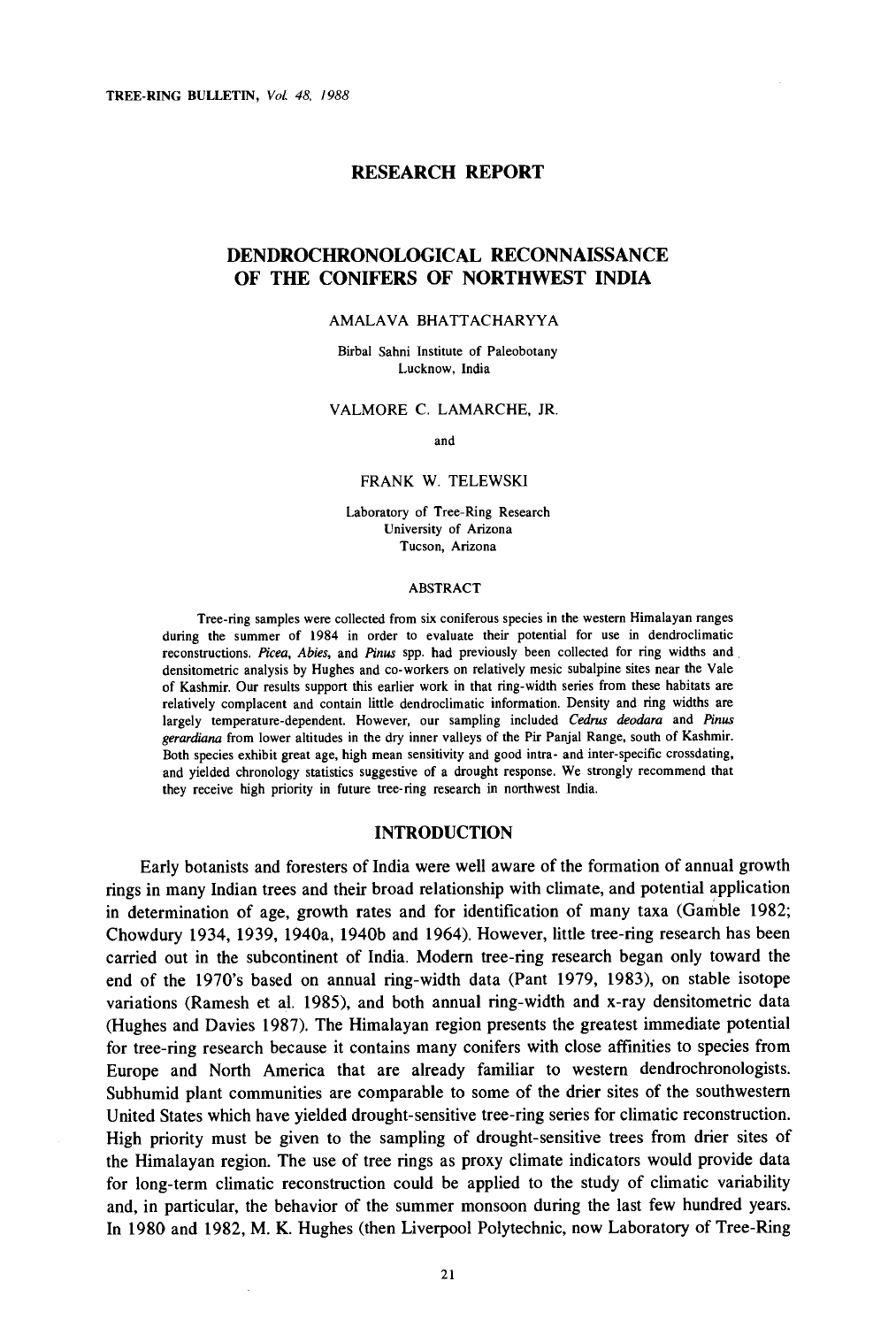Research) in collaboration with R. Ramash (Physical Research Laboratory, Ahmedabad, India) made exploratory collections in the western Himalaya. Their intensive sampling was conducted at 14 sites in the subalpine forests around the Vale of Kashmir and from sites in Uttar Pradesh Himalaya and Himachal Pradesh. Hughes and Davies (1987) made well replicated site chronologies based on both densitometric properties and ring widths of Abies pindrow and Picea smithiana from the Vale of Kashmir.

#### **CLIMATE**

The climate of the northwest Himalaya region is diversified due to the great range in elevation and aspect. It varies from dry-hot to subhumid tropical conditions in the southern foothill region to temperate -cold and alpine in the northern and eastern mountains. The highest monthly temperatures generally occur in June over large areas, except in the Kashmir region where they occur during July. After this, temperature generally declines and minimum temperatures are recorded during January. The available temperature records from some meteorological stations of this region show that the minimum January temperatures range from  $17^{\circ}$ C at Drass in the Ladakh region to  $14^{\circ}$ C in Jammu (both are in Jammu and Kashmir State) and 1°C in Simla, the capital of Himachal Pradesh. Precipitation occurs both in the form of snow and rain brought by the summer monsoon as well as by the western disturbances. In general the rainfall increases within northwest India because of the orographic effect of the foothills and outer Himalayan ranges. Many sites receive very little precipitation due to the rain shadow effect of the mountain ranges. The rainfall distribution in the region varies from 5 cm at Gilgit, 8 cm in Ladakh, 50 cm in Lahul Spiti, 115 cm in Jammu to over 340 cm in Dharam Shala in Himachal Pradesh. Most of the region receives maximum annual precipitation brought by the summer monsoon (generally from the first week of July to the middle of September). Kashmir, Ladakh, and Lahul Spiti receive precipitation mainly due to western disturbances during December to March.

#### **TOPOGRAPHY**

In the south, this region is veiled from the Punjab plains by the Siwalik hills and to the north by the Great Karakorum Range (Figure 1). Between these two lie, successively, the Lesser Himalaya, Great Himalayan Range, the Zanskar Range and the Ladakh Range of the Tibetan Himalayan. These ranges extend in a northwest-southeast direction and are characterized by rugged terrains, lofty peaks, and deep canyons. The Great Himalaya runs unbroken from about 35°N, 74°E, southeastwards to 28°N, 87°E and then eastward to 25.5°N and 95°E. The peaks of this range often reach above 6000 meters. To the south, the Lesser Himalaya ranges range in height between 2000 m and 4000 m while even farther south, the Siwaliks are not more than 2000 m in height. The Pir Pangal, the largest of the lesser Himalayan ranges, bifurcates from the Greater Himalayan region. The Vale of Kashmir lies between the Pir Panjal and the Greater Himalayan Range. The Zanskar Range occupies the area between Chandra River in the south and the Indus River in the north. The range, with a succession of peaks above 6000 m, extends southeastwards to the great peak of Kamet (7634 m) in the vicinity of Badrinath. The Ladakh Range or the Trans -Himalayan Range situated north of the Zanskar Range and across the Indus River forms the principal geographic feature of Ladakh, which extends from the Nanga Parbat area. The Great Karakorum Range is situated across the river Shyok which forms the northern boundary of the Ladakh and Pangong Ranges. It culminates at the right angle bend of the Shyok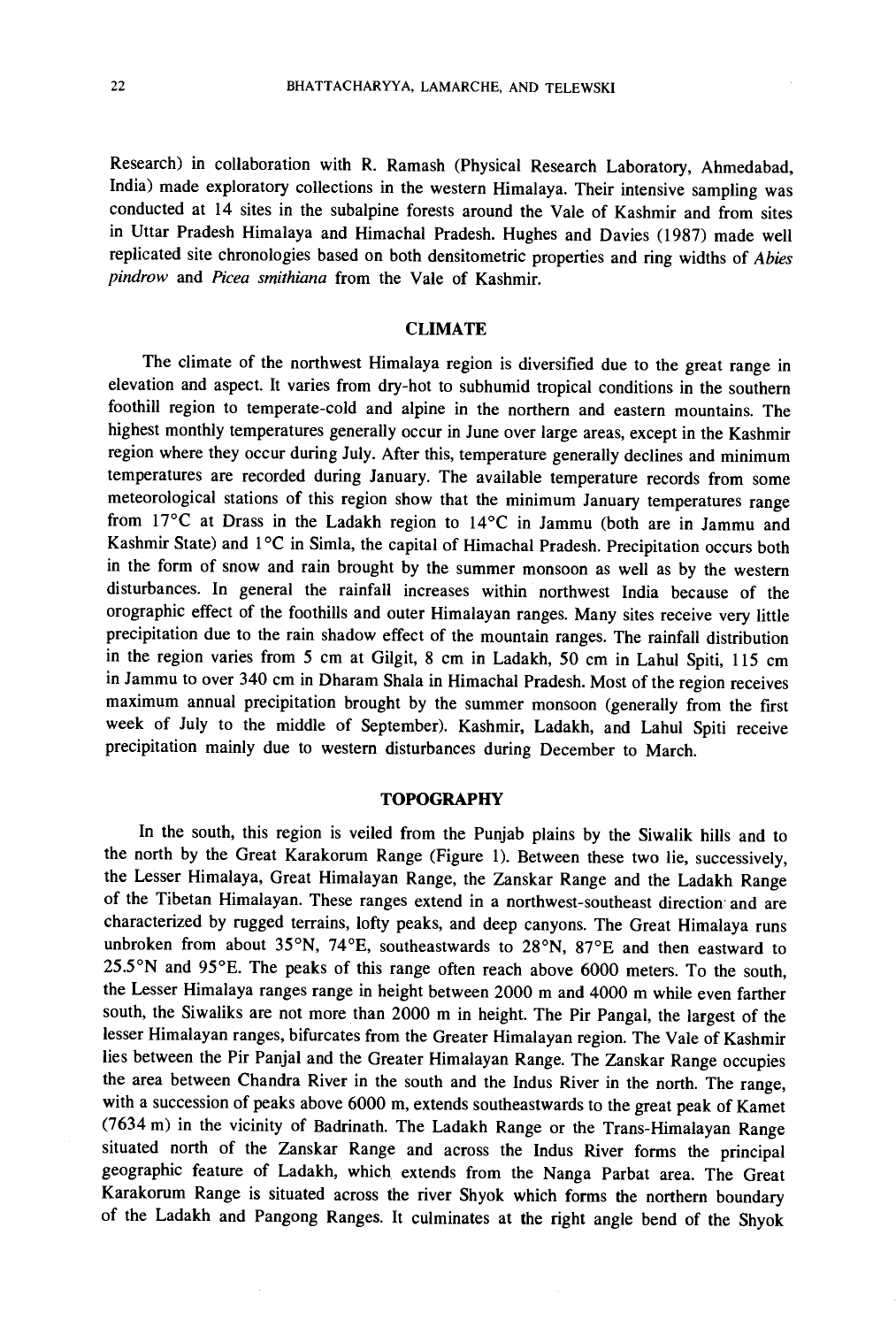River near the Shyok village. This range includes some of the world's highest peaks (K -2, Sushorbram, Masharbram, SaserKangri) and has some of the world's most extensive nonpolar glaciers (Siachen, Biafo, Baltoro, and Rimo).

## VEGETATION

The northwest Himalaya exhibits greatly diversified vegetation types due to its great diversity in physiography, altitude, climate, and bedrock geology. The region is also affected by increasing anthropogenic activity. The vegetation ranges from alpine, subalpine, to temperate, grading from higher elevations to the subtropical and tropical at lower elevations. The vegetation (especially in terms of local flora) of this region has been studied by many workers. The present brief account on vegetation from our study area is based on information from Champion and Seth (1968).

The subtropical pine forests (Pinus roxburghii) generally occur up to 1220 m, but at some sites it extends to over 2000 m on exposed, dry south -facing slopes and well drained areas. At some sites the upper limit of these forests merges into *oak-rhododendron* plant communities which extend up to 1500 meters with the increasing availability of moisture on north-facing slopes. Subtropical forest merges with temperate forests at its upper limit. The distribution of taxa in the temperate forest mainly depends on altitude, aspect and precipitation. The moist temperate forest occurs at some sites at an elevation of about 1500 to 3000 m with rainfall about 1000 -2500 mm. Most of this precipitation is brought by the southwest monsoon during July through September. Little is due to northwest disturbances during winter. Minimum temperatures occur in January, ranging from  $-3$  to  $2^{\circ}$ C whereas maximum temperatures during August is 22 to 31°C. Conifers are the major elements but they are associated with some broad-leaf taxa. They generally prefer northern aspects whereas the broad-leaf vegetation is mainly confined to southern aspects. Pinus wallichiana, Cedrus deodara, Taxus baccata, Picea smithiana, Abies spectabilis, and Abies pindrow are



Figure 1. Location of tree-ring sites in relation to major mountain ranges, Jammu and Kashmir province, India.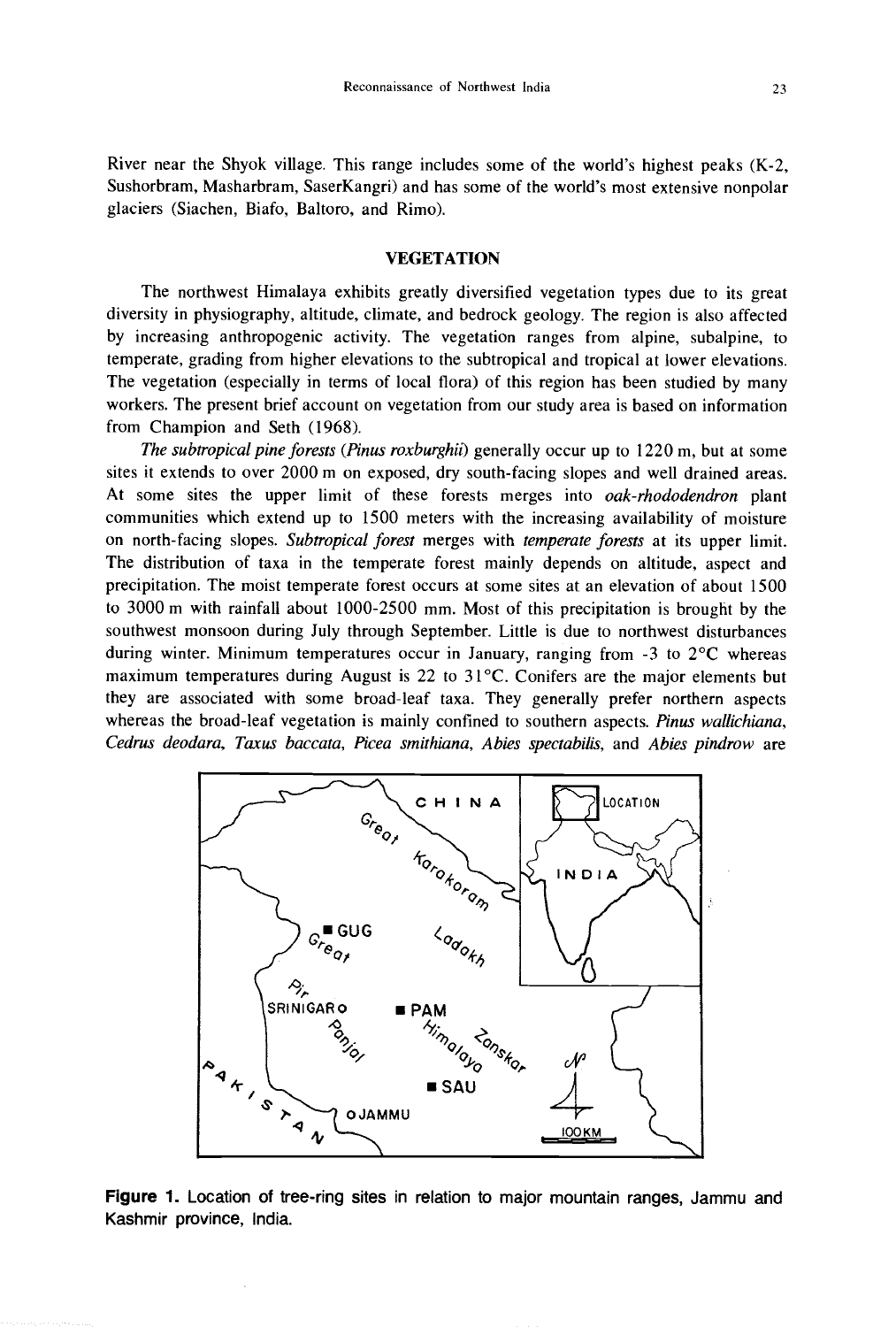conifer species associated with broad-leaf taxa represented by Quercus, Rhododendron, Acer, Corylus, Aesculus, and Beluta. Generally Abies spectabilis, Quercus semecarpifolia, and Betula utilis form the upper limit of this forest. Dry temperate forest occurs in the inner ranges, where most of the precipitation comes in the form of snow during winter and the effect of summer monsoon is limited. The mean annual precipitation is generally below 1000 mm. Pinus gerardiana and Cedrus deodara, with Quercus ilex and Juniperus macropoda, occur here at lower elevation and Abies pindrow with Pinus wallichiana grows at the upper elevation.

#### STUDY AREA

Our study sites represent three types of forests described above which occur over pronounced mesoclimatic gradients. They comprise subalpine humid conifer forests of Picea smithiana at Pahlgam (3402 m) and Pinus wallichiana with Abies pindrow at Gulmarg (3505 m), both in the vale of Kashmir, to the lower elevation of subhumid mixed temperate conifer forests of Pinus wallichiana, Abies pindrow, Picea smithiana, and Cedrus deodara at Kistwar (1500 m) and with increasing aridity gradually merges into 'subtropical Pinus roxburghii and ultimately to Pinus gerardiana, Cedrus deodara, and Quercus ilex plant community at Sashu (1800 m) (Figure 2). We emphasised collection of tree cores from Pinus gerardiana and Cedrus deodara growing in inner dry valleys of the northwest Himalaya. The potential exists for longevity in these trees based on published information. These trees generally attain a great girth (Pinus gerardiana 2-4 m and Cedrus deodara 9-11 m) with a moderate rate of growth (5 rings/cm). For example, a Cedrus tree growing at Kunwar has



Figure 2. Pinus gerardiana woodland, Sashu site.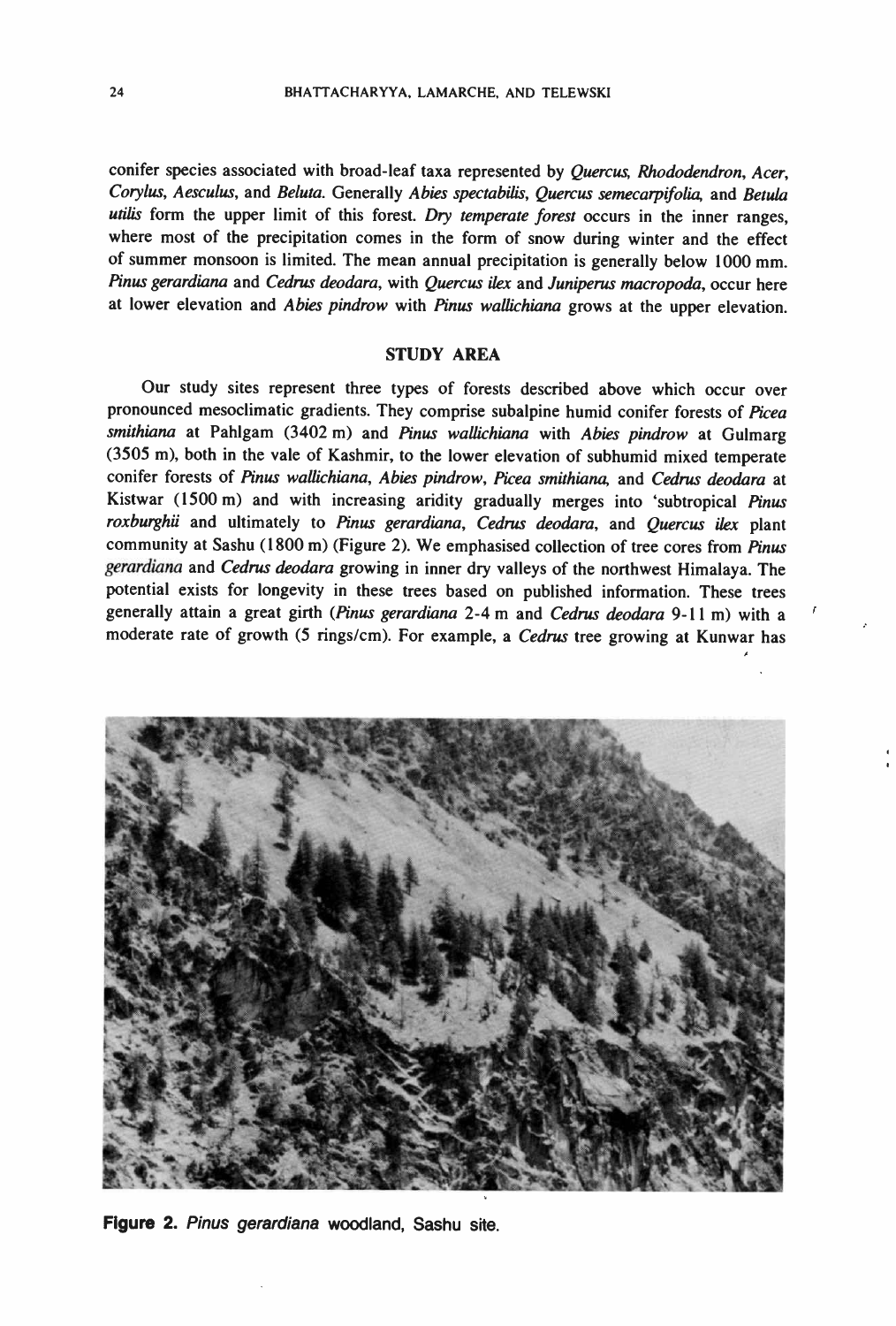| Chronology<br>Identification | Number<br>Trees       | Number<br>Radii                              | Period                 | Analysis of<br>Variance |
|------------------------------|-----------------------|----------------------------------------------|------------------------|-------------------------|
|                              |                       |                                              |                        | %Y                      |
| PAMBC9                       | 3                     | 6                                            | 1900-1983              | (8)                     |
| GUG9                         | 6                     | 12                                           | 1880-1983              | 11                      |
| SAU9                         | 6                     | 12                                           | 1904-1974              | 28                      |
|                              |                       | Average<br>Cross-Correlation<br>Coefficients |                        |                         |
|                              | Radii Within<br>Trees |                                              | Radii Between<br>Trees | Between Tree<br>Means   |
| PAMBC9                       | 0.46                  |                                              | 0.21                   | 0.18                    |
| GUG9                         | 0.50                  |                                              | 0.14                   | 0.19                    |
| SAU9                         | 0.49                  |                                              | 0.28                   | 0.39                    |

Table 1. Sample statistics. Values in brackets are considered unreliable because of small sample size.

900 growth rings and a section of wood kept in the Forest Research Institute at Dehra Dun has 665 annual rings (Gamble 1902). Both Pinus gerardiana and Cedrus deodara are suitable for preparing long drought sensitive tree -ring chronologies from this region. Cores were collected from 10 trees of which three were Cedrus deodara and the rest from Pinus gerardiana growing around Sashu. Long cores could not be obtained from three trees of Pinus gerardiana due to the presence of heart rot. Pinus wallichiana, Picea smithiana, Abies pindrow, and Cedrus deodara from Kishtwar, and from the subalpine forests of Gulmarg (Pinus wallichiana and Abies pindrow) and Pahlgam (Picea smithiana) were also sampled for preliminary comparative analysis of tree -ring chronologies from trees growing under diversified habitat (Table 2). In this paper the dendrochronological potential of two species (Cedrus deodara and Pinus gerardiana) growing in inner valleys of the northwest Himalaya will be discussed at greater length.

#### SAMPLING AND DATING

Tree cores analyzed in this study were collected during our visit to India from 30 June to 30 July 1984 in connection with the Indo-USA monsoon research program. The amount of time for field collection was limited by the nature of the trip. However, we were able to obtain at least reconnaissance tree -ring collections from several coniferous species in two contrasting areas in Jammu -Kashmir, including the first collection from Pinus gerardiana. This is a first attempt to develop a long chronology from a new species growing under stress conditions. Tree-ring sequences of both Cedrus deodara and Pinus gerardiana were crossdated through the skeleton plot method (Stokes and Smiley 1968). Crossdating was noticed among all cores of individual species and between these two species. Both species contain some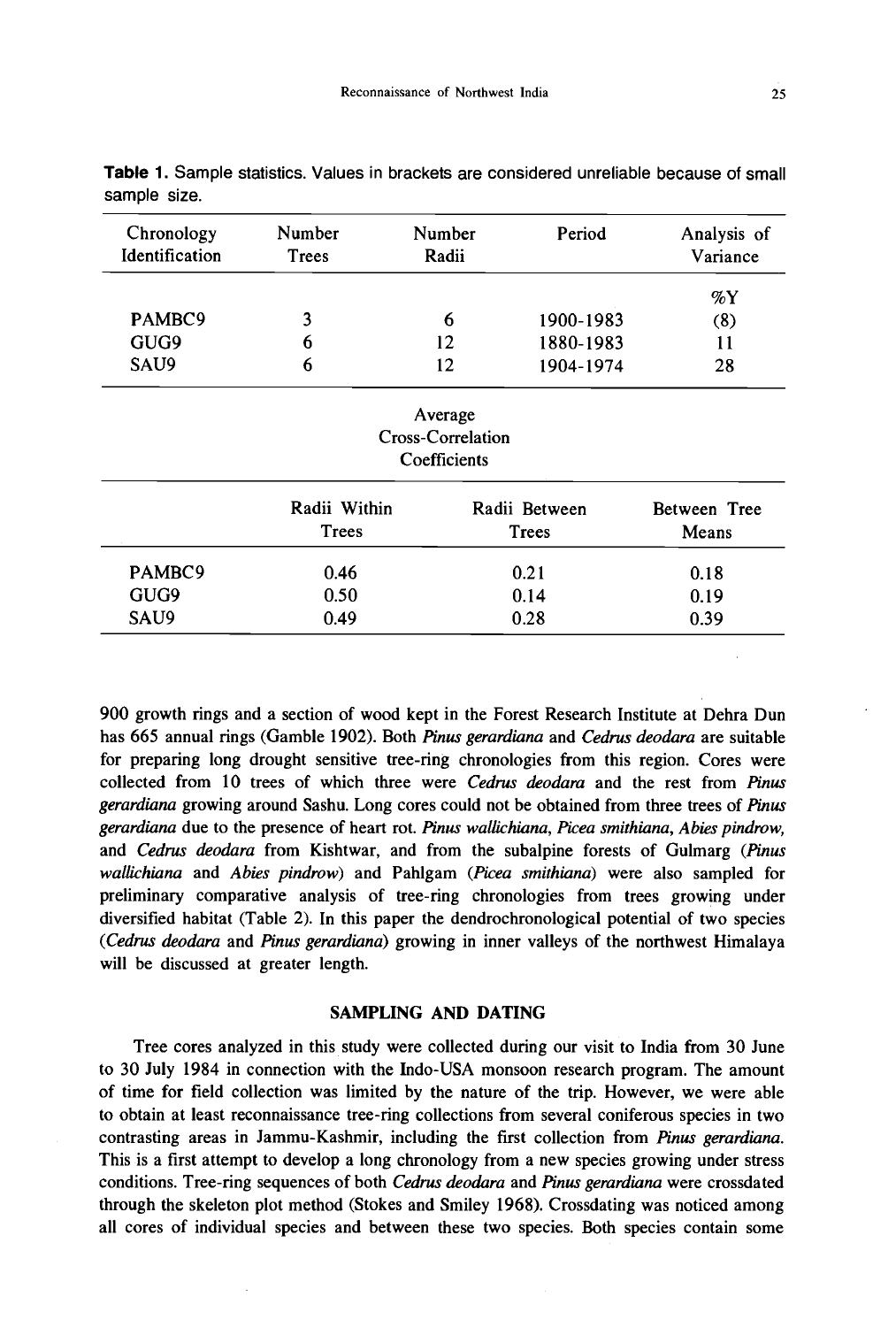locally missing rings, but double rings are rare. The occurrence of missing rings is more prevalent in Pinus gerardiana than Cedrus deodara. Some cores collected from Pinus gerardiana were impossible to date due to the apparent absence of many rings.

# ANALYSIS

After dating was completed, the ring widths in each dated core were measured to the nearest 0.01 mm using standard procedures followed in the Laboratory of Tree -Ring Research in Tucson, Arizona. The ring-width series of each core was then transformed to indices using the standard program INDEX developed by the Tree -Ring Laboratory (Graybill 1979). Most of the cores were standardized by using negative exponential or straight -line curves. Negative exponential curves were used where visible growth trend was seen in early part of the cores, whereas a horizontal line fitted through the mean of a series was used in the outer parts of Cedrus deodara where no visible growth trend is present. After standardization, the indices of each species were averaged for the cores from each tree and then averaged for all trees in the site to make a chronology for the species (Figure 3). We have combined the chronologies from Cedrus deodara and Pinus gerardiana to make a composite chronology for this site. This was done because the individual sample number for both species was small. The combining of chronologies of these two species was also justified as tree-ring sequences in both species show a good crossdating and also have more or less common chronology statistics. The chronology statistics for both species is shown in Table 3. In the subsequent steps, the analysis of variance and cross correlation analysis were obtained using computer program SUMAC (Graybill 1979) to judge the suitability and potential of average and individual tree-ring indices.

# DISCUSSION AND CONCLUSIONS

In the analysis of variance (Table 1) the observed common variance among all trees considered to be due to climatic signal is about  $28\%$  (%Y), the remaining 72% is considered 'noise.' The climatic signal observed in our pine-Himalayan cedar chronology is much lower in comparison to the climatic signal present in trees growing in semiarid sites of western United States which may be due in part to the small sample size. The present pine -cedar chronology from Sashu showed a high climatic signal in comparison to other tree-ring chronologies so far studied from the Indian Subcontinent using tree-ring width data. A cross correlation analysis (Table 1) among tree -ring indices using common period 1904 to 1974 shows that there is a moderate correlation among all trees used in the site chronology. We hope by increasing our sample size it would be possible to enhance correlation among cores and the common climatic signal.

The potential exists to develop long chronologies from both Cedrus and Pinus gerardiana. In this study, one Cedrus tree was dated over 500 years without reaching the pith. We observed many stumps of logged Cedrus of about one foot height still in situ. These stumps may provide samples to develop a longer chronology from this site. A long chronology from Pinus gerardiana can also be made from this site. The trees were dated between 300 to 400 years, despite the presence of butt rot. Our present study shows that a drought sensitive chronology over 500 years could be developed from both Cedrus deodara and Pinus gerardiana in this region.

Dry temperate or subtropical forests of Pinus gerardiana and Cedrus deodara in many inner arid valleys of the western Himalaya would be suitable sites to collect samples. Besides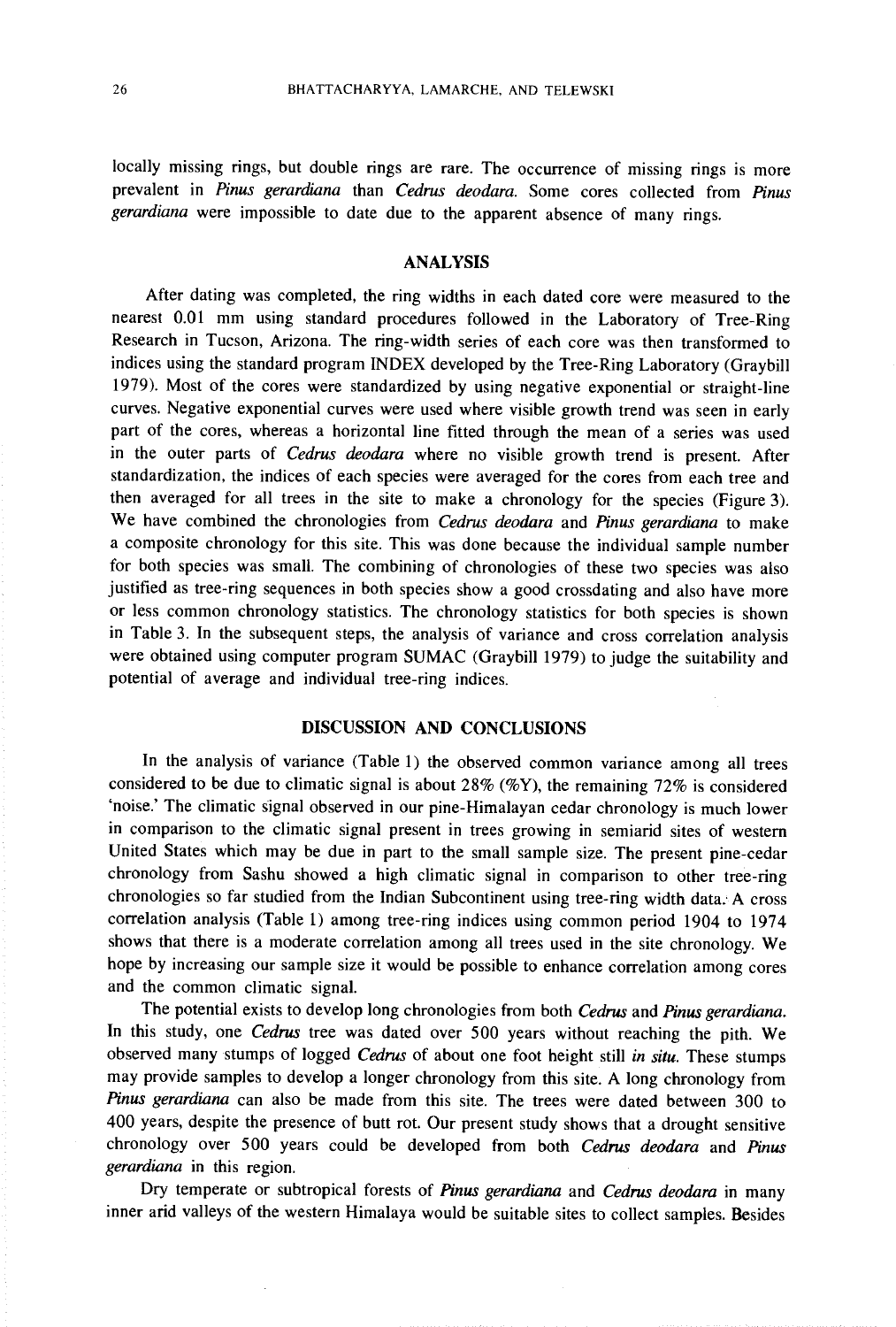# **INDIA CHRONOLOGIES**



Figure 3. Ring-width index chronologies from India; SAU9 is a composite of SAUAZ9 and SAUBA9, GUG9 is a composite of GUGBBO and GUGAY9.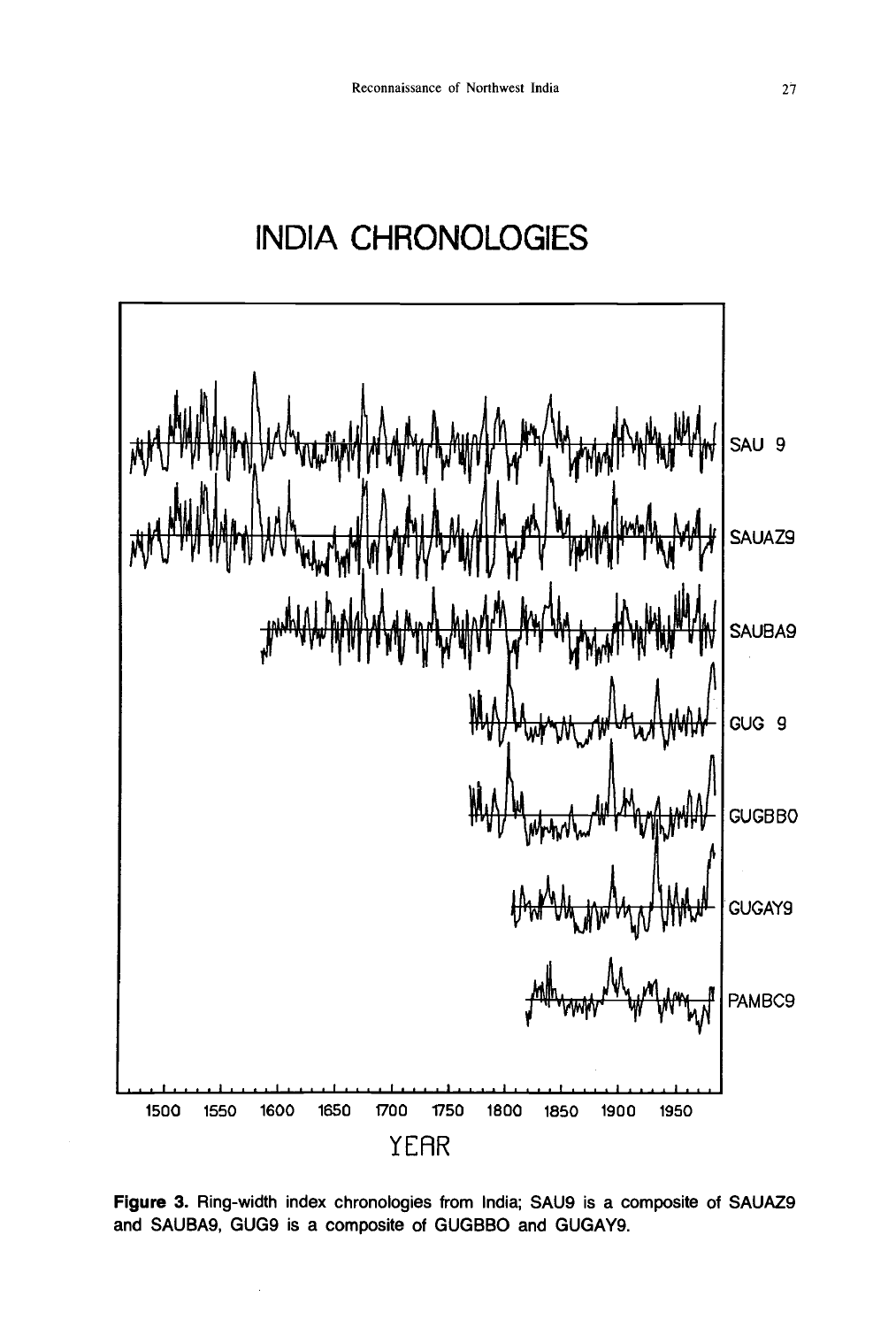| Location                     | Species                                               | Altitude<br>(meters)         | Latitude                           | Longitude                            | (degrees)<br>Slope                                          | Aspect                                                 | No. of<br>Trees                                | Number of<br>Radii                     | Abbreviation                    |
|------------------------------|-------------------------------------------------------|------------------------------|------------------------------------|--------------------------------------|-------------------------------------------------------------|--------------------------------------------------------|------------------------------------------------|----------------------------------------|---------------------------------|
| Gulmarg<br>Pahlgam           | Pinus wallichiana<br>Picea smithiana<br>Abies pindrow | 2620<br>2740<br>$\ddot{ }$   | 35°05'E<br>34°42'E<br>ă            | N.81°47<br>75°42'N<br>$\ddot{\cdot}$ | S<br>25<br>$\ddot{\phantom{2}}$                             | $\mathbf{Z}$<br>$\frac{1}{2}$<br>$\boldsymbol{\omega}$ | ෑ<br>S                                         | $\overline{ }$<br>$\infty$<br>$\infty$ | <b>PAM</b><br><b>ONG</b><br>ONG |
| (Bagnic)<br>Sashu            | Pinus gerardiana<br>Cedrus deodara                    | 1680<br>1800<br>$\mathbf{c}$ | 33°20'E<br>33°15'E<br>$\mathbf{S}$ | 76°10'N<br>76°05'N<br>$\mathbf{S}$   | $\frac{1}{4}$<br>55<br>$\mathbf{S}$                         | $\Xi$<br>$\mathbf{c}$<br>$\mathbf{Z}% _{0}$            | $\mathbf{S}$<br>$\mathbf{\tilde{5}}$<br>$\sim$ | $\overline{10}$<br>$\overline{16}$     | SAU<br><b>SAU</b>               |
|                              | Table 3. Chronology Characteristics                   |                              |                                    |                                      |                                                             |                                                        |                                                |                                        |                                 |
| Identification<br>Chronology | Species                                               |                              | Period<br>(A.D.)                   | Sensitivity<br>Mean                  |                                                             | Deviation<br>Standard                                  | Auto correlation<br>First Order                |                                        | Percent Absent<br>Rings         |
| PAMBC9                       | Picea smithiana                                       |                              | 1819-1983                          |                                      | 0.19                                                        | 0.29                                                   | 0.64                                           |                                        | 0.22                            |
| GUGAY9                       | Abies pindrow                                         |                              | 1805-1983                          |                                      |                                                             | 0.40                                                   |                                                |                                        | 0.00                            |
| GUGBB0                       | Pinus wallichiana                                     |                              | 1767-1983                          |                                      |                                                             | 0.41                                                   |                                                |                                        | 0.00                            |
| GUG9                         | Abies plus Pinus                                      |                              | 1767-1983                          |                                      | $\begin{array}{c} 0.21 \\ 0.22 \\ 0.18 \\ 0.37 \end{array}$ | 0.36                                                   | $0.73$<br>$0.74$<br>$0.42$<br>$0.57$           |                                        | 0.00                            |
| <b>SAUBA9</b>                | Pinus gerardiana                                      |                              | 1583-1983                          |                                      |                                                             | 0.39                                                   |                                                |                                        | 2.66                            |
| SAUAZ9                       | Cedrus deodar                                         |                              | 1469-1983                          | 0.41                                 |                                                             | 0.49                                                   |                                                |                                        | 0.97                            |
| <b>SAU9</b>                  | Pinus plus Cedrus                                     |                              | 1469-1983                          |                                      | 0.36                                                        | 0.42                                                   | 0.49                                           |                                        | 2.05                            |

Table 2. Site Characteristics

 $\sim$ 

# BHATTACHARYYA, LAMARCHE, AND TELEWSKI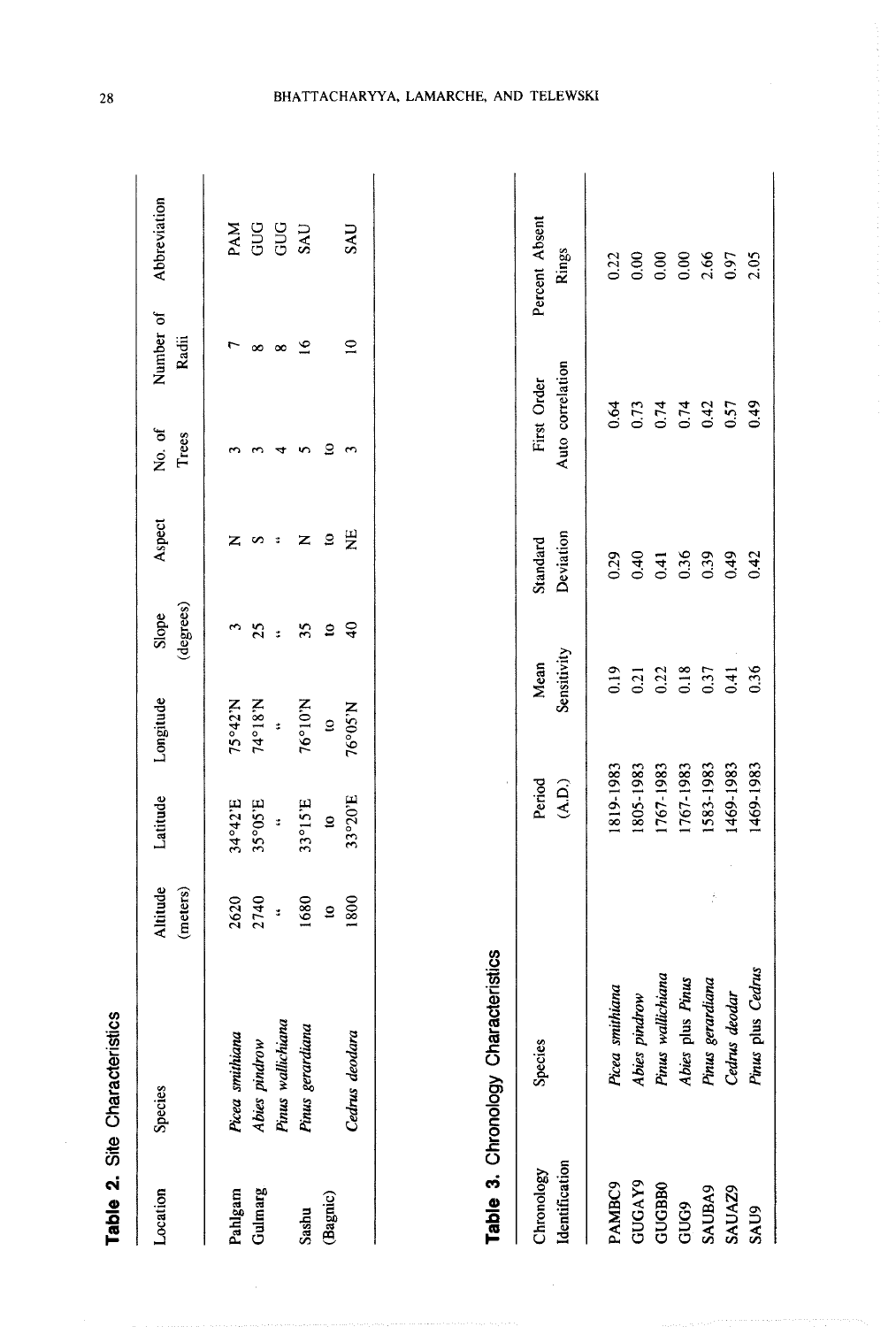Sashu and its adjoining region around Kishtwar in Jammu and Kashmir State, this pine -Himalayan cedar plant community also grows in inner valleys of Kinnaur and Panji division of Himachal Pradesh and extends to the adjoining region of Pakistan and Afghanistan. Pinus roxburghii, another promising dendroclimatological tree, is also found in this region. It grows in the areas which are comparatively less arid than sites growing with Pinus gerardiana and Cedrus deodara. Furthermore it occurs in a region where the main source of precipitation is the summer monsoon rather than winter precipitation. The potential of this species for dendroclimatological studies from the Indian subcontinent has already been proved from some sites in the western and central Himalaya. It has clear growth rings that can be easily crossdated, moderate mean sensitivity, a good percentage of common variance among trees and low first order of correlation (Pant 1983). However, the problem of finding old trees in most of the stands decreases the potential for long chronology development. The careful selection of sites, especially from the areas where this tree is growing under stress conditions and exhibits stunted growth and heavy old branches, may provide trees with sufficient age.

All the other conifers we sampled (Abies Pindrow, Abies spectabilis, Juniperus communis, Picea smithiana, Taxus baccata, Pinus wallichiana, and also Cedrus deodara) at higher elevations in temperate and subalpine forests provide datable annual ring sequences. As different species respond to the seasonal variability of climate in different ways, the growth -climate relationship from these species would be very useful to provide proxy climatic data to reconstruct various aspects of past climatic variability. So far, tree -ring chronologies have been developed from Abies pindrow, Picea smithiana, and Pinus wallichiana growing around Kashmir Valley (Hughes and Davies 1987, Ramesh et al. 1985) and around Kishtwar in Jammu and Kashmir State. A temperature reconstruction from 1890 to 1980 has been made for the Vale of Kashmir using densitometry and ring widths from Abies pindrow (Hughes and Davies 1987). Earlier Ramesh et al. (1985) also found that Abies pindrow and Pinus wallichiana would be suitable for dendroclimatological analysis using isotopic properties of tree rings. However, most of the tree -ring series are not long enough to make long replicated chronologies from this region.

Our present study consisted of a few trees of Himalayan cedar (Cedrus deodara) and Chilgoza pine (Pinus gerardiana) growing at Sashu near Kishtwar in Jammu and Kashmir State. It reveals that these trees are suitable for tree -ring analysis which will provide dendroclimatological information in India. They exhibit comparatively higher mean sensitivity, higher common variances among trees, and lower first order autocorrelation than other conifer species so far studied from the Indian subcontinent. However, this could be an artifact of sample size. A preliminary matching between tree-ring indices from these species with historical drought years from India, and mean precipitation from this region shows that low indices match drought years and low precipitation years indicating the potential of this site for reconstruction of past climatic variability.

Climatic reconstructions for the recent past from this region will be significant in developing an understanding of climatic variability in Southeast Asia. The bordering Tibetan Plateau has a great effect on the weather regimes of the Indian subcontinent in different months. It is now known that the Tibetan Plateau with an elevation of about 5 kilometers plays a significant role in changing the pressure gradient which regulates the monsoon climatic regime in Indian subcontinent. Climate oriented tree -ring research for the Tibetan Plateau is also now in progress at the Institute of Geography, Academia Sinica, Peking (Wu Xiangding, personal communication 1986). A large network of tree -ring climatic studies from